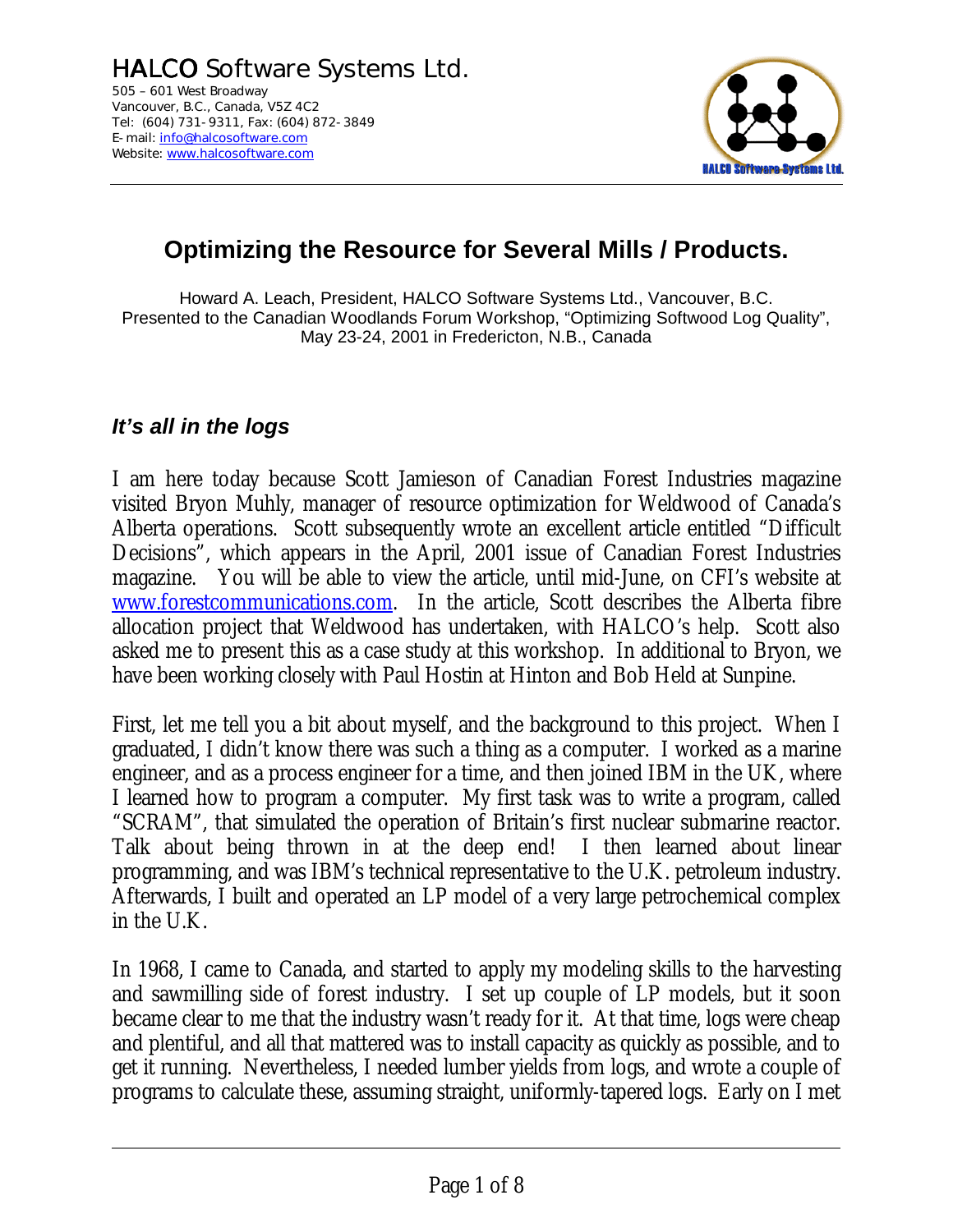a fellow named Doug Jones, of the J.Ernst Lumber Company in Quesnel, B.C., now part of Tolko Industries, and he taught me a large part of what I know about sawmilling. And one of the things he taught me was that "it's all in the logs". Together we wrote an article describing our work for J. Ernst that was published in CFI magazine at about that time.

Soon afterwards, I wrote the first version of the SAWSIM® Sawmill Simulation program, and people tell me it is still the industry standard. This time I was careful to allow the actual shape of logs to be described to the program, and also, all the possible ways of sawing them. SAWSIM<sup>®</sup> took on a life of its own. Subsequently, I, and the staff at HALCO, have developed models of peeling, plywood, OSB, LVL and I-joist operations, and, most importantly, the WOODSIM™ program, which simulates stem- and log-bucking operations, from the standing tree, though to log input to the mill. WOODSIM™ includes a model of the incidence of decay.

Note that so far I have said nothing about fibre allocation. It's my belief that to allocate fibre optimally, you have to have detailed models of the processes that manufacture and use the logs. Test results won't do, at least not by themselves. Test results are unreliable, usually inaccurate, and soon become out of date. And mill tests are expensive. You need to calibrate the detailed models against production records. It's the ability to predict actual productions under a variety of conditions that counts. Nevertheless you often need to make detailed measurements to get an understanding of what actually happens.

When you allocate logs, there are going to be winners and losers. If you don't have accurate models of the individual processes, both in the woods and in the mills, how are you going to persuade people to accept the results? How are you going to be sure that the winners can actually achieve the projected benefits, and that the losers are properly compensated?

With the detailed models of the operations in place, we developed the WOODMAN™ program, which uses the results from or embeds the detailed process models, sets up and solves a linear-programming matrix, and writes the results to a standard database. We can use MS Access, SQL Server or Oracle. We use XA to actually obtain the linear programming solution.

For descriptions of the programs I have referred to and more information about HALCO, see www.halcosoftware.com . I will also post a transcript of this talk on this website. My own email address is **howardl@halcosoftware.com**.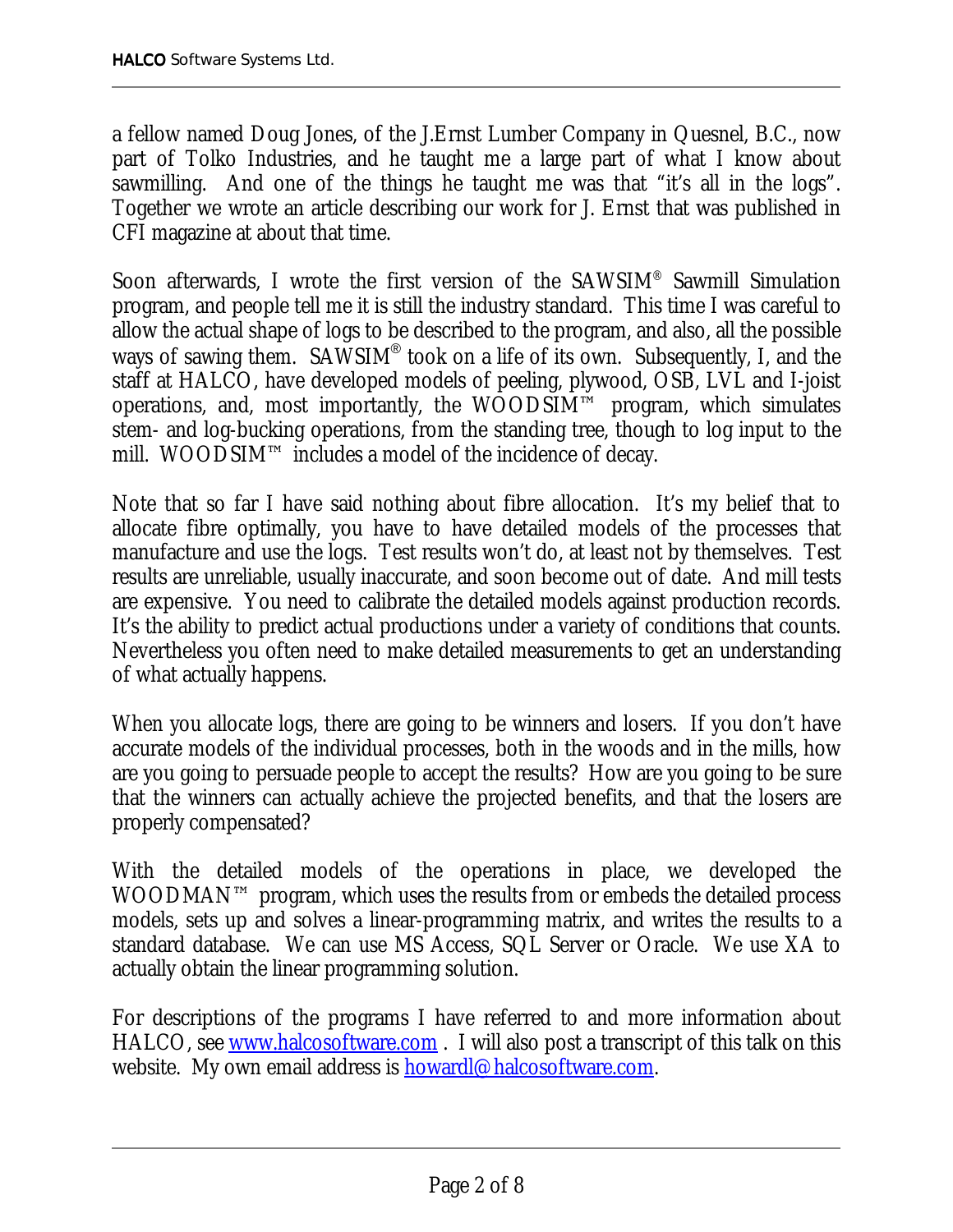# *Previous HALCO projects*

The Weldwood Alberta project was not our first. After some early LP models which had limited success, my first really successful LP model of a woodlands, sawmill and chip supply operation was of Procter & Gamble's (now Weyerhaeuser's) Grande Prairie, Alberta operations, in 1982. The woodlands department had warned that the logs were going to get smaller, and various schemes for dealing with this had been proposed. The folks in Cincinnati, being more familiar with toothpaste than sawmills, had become confused, and asked for a 10-year plan, year by year, assuming that no capital would be spent. They were smart. Each year it was necessary to balance the chip supply and demand, and without the necessary tools, this was difficult. I was asked to make the calculations, and persuaded the company that the only way I could do this within the allotted time (about 4 weeks) was to set up a linear program, and then solve it for 10 different sets of data. I was able to do this to the satisfaction of both the woodlands and sawmill departments. What it showed was that to accommodate the change in log size, it was not necessary to spend any capital at all.

Very soon the model had quite an impact on log quality. The woodlands department's job was to deliver fibre to the pulpmill at minimum net cost. Lumber was, in effect, a by-product that was credited against the cost of logs. The sawmill had a poorly-designed slasher deck that didn't work very well, and it limited production. Once the woodlands department was able to see clearly what this bottleneck did to the net cost of producing chips (i.e log cost, less net income from lumber production), delimbing improved dramatically, and slasher-deck throughput went up. HALCO has now modeled the majority of Weyerhaeuser Canada's operations east of the Rockies.

The model we developed, and the successor to it has now been in regular use at Grande Prairie for nearly 20 years, and is embedded in the Company's standard management procedures. I am told that the benefits have amounted to many millions of dollars.

HALCO has also done two similar projects for Northwood in B.C. (four sawmills, a plywood plant, and associated log supply, now part of Canfor), a project for Fraser Papers in N.B., and modeled Weldwood's operations in the B.C. Cariboo region (two sawmills, two plywood plants, and associated log supply). We have also set up models of two very large plywood plants, and proposed OSB, LVL and I-joist operations in Texas for Champion International (now part of International Paper). We have now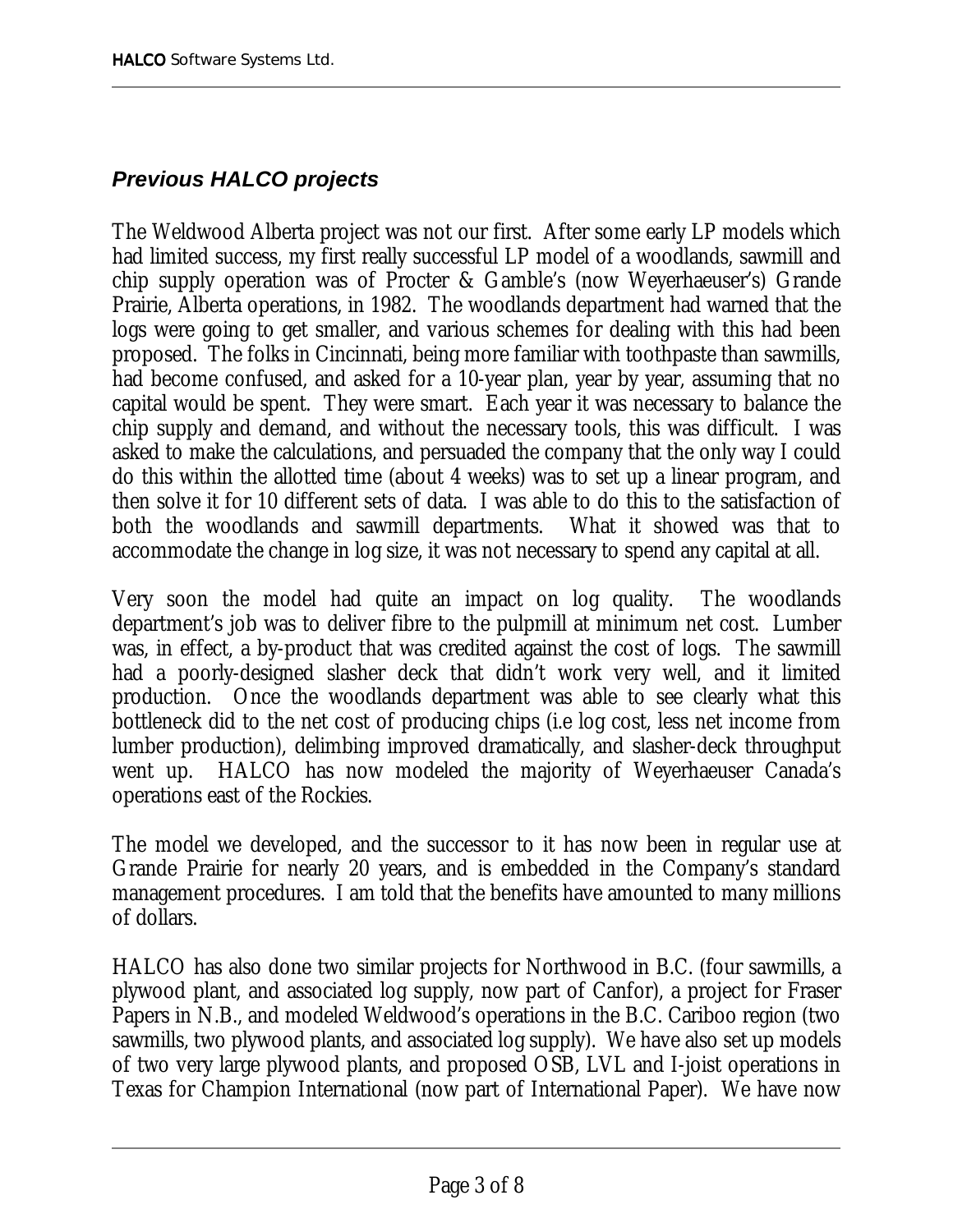set up the model of Weldwood's Alberta operations, and are currently completing models of two separate operations in the U.S. Pacific Northwest.

One of these operations has one sawmill, and the other has two. In one the emphasis is on how to buck in the woods for overall maximum net value to the company, taking the effect on mill productivity and product value into account. In the other the emphasis is on valuing stands for bidding purposes. For a given stand, we calculate the machine and department times that are required to process the stand, and of course, the product values and the projected net revenues. It doesn't require multiple mills to achieve substantial benefits.

#### *Weldwood, Alberta*

Weldwood has a kraft pulpmill at Hinton, Alberta, east of Edmonton, in the foothills of the Rocky Mountains, that produces some high-end grades, and the Hi-Atha sawmill nearby, which cuts dimension lumber, targeting Japanese and premium square-edge grades. In 1998, Weldwood acquired the Sunpine operations, consisting of a veneer and laminated veneer lumber operation at Strachan, about 125 miles southeast of Hinton, and the Sundre sawmill, post mill and treating facility, which are an additional 50 miles to the southeast. Both sawmills are modern two-line operations.

The annual capacities are (from www.weldwood.com):

| Hinton pulp     | 425,000 tonnes of pulp                          |
|-----------------|-------------------------------------------------|
| Hi-Atha         | 245 MMfbm of lumber                             |
| <b>Strachan</b> | 1.5 MMcf of LVL and 172 MM3/8 of veneer         |
| <b>Sundre</b>   | 190 MMfbm of lumber and 54 MMfbm of specialiies |

The roundwood supplies to these mills come from the Hinton and Sunpine forest management areas (somewhat in excess of 2 MMm3/year from Hinton, and somewhat less than 1 MMm3/year from Sunpine). In addition, there are substantial log and chip purchases and trades.

The starting point for the fibre allocation is a predetermined harvest plan. It could be a set of alternative plans. HALCO is not in the business of developing software for harvesting plans as such. While in Fredericton, I have taken the opportunity to visit Remsoft (www.remsoft.com), who are in this business. Forest inventory data is essential, and we have had discussions with Timberline Forest Inventory Consultants (www.timberline.ca), who have developed some proprietary processes for generating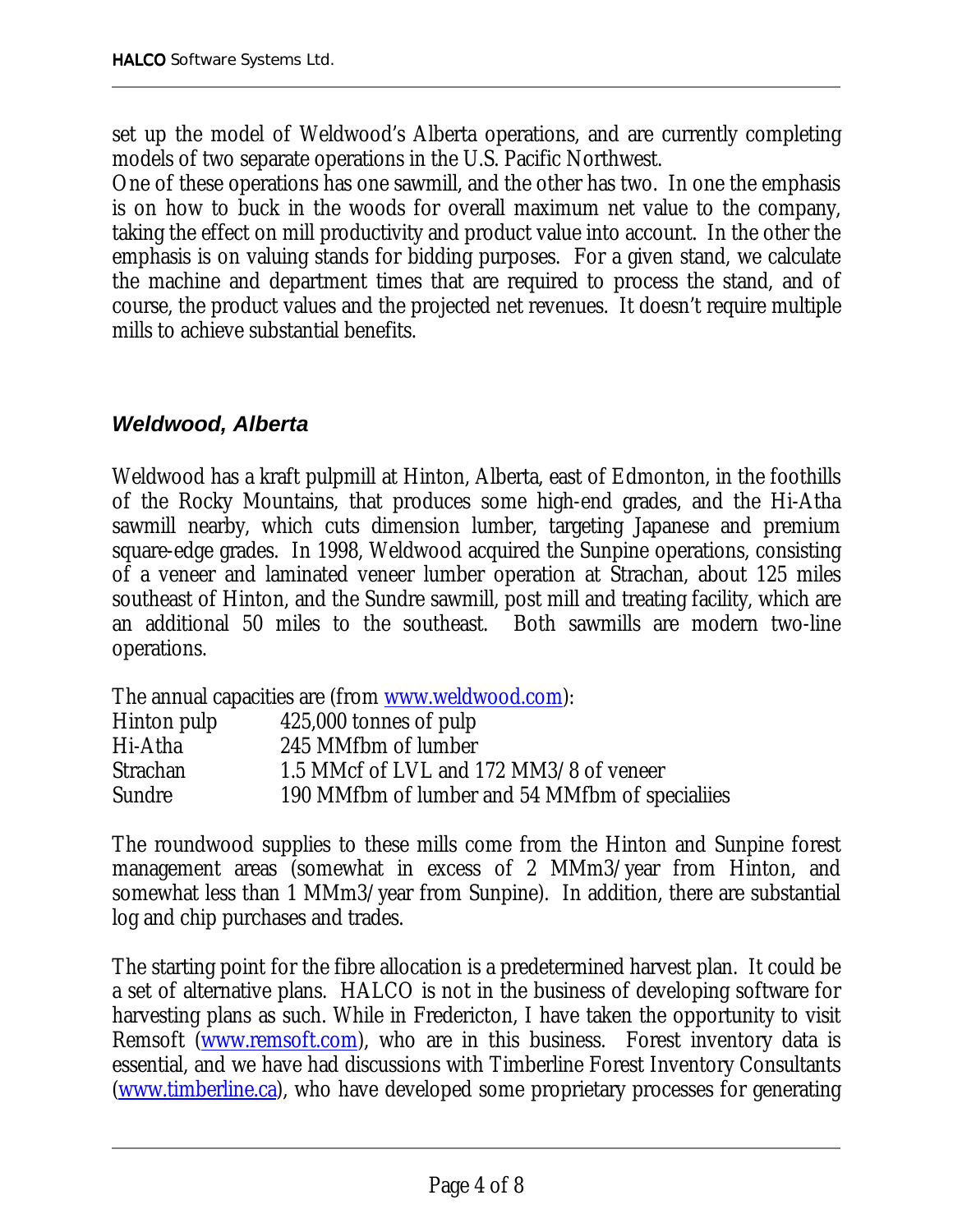stand tables from photo-interpreted inventory data. These are based on statistical relationships between forest inventory polygon labels and ground-based plot data. HALCO's role is to help convert harvest plans into optimized business plans for the harvesting and solid-wood manufacturing operations.

Weldwood has a well-established database of forest inventory data. They divided the available timber for 2001 into 59 compartments for the Hinton FMA, and 17 for the Sunpine FMA, made up of 70 different cover types. They supplied a stand table for each cover type, and "cookie" data derived from taper equations for each FMA.

The species are predominantly lodgepole pine, white and black spruce, and balsam fir.

Both tree-length and cut-to-length (shortwood) harvesting systems are used, and also some woods-chipping.

In the model, trees are topped, and long-butted if necessary. The resulting stems are bucked in the woods to logs, which may be hauled, or merchandised into other logs, and/or bucked into blocks (bolts). Blocks are the inputs to mills. So we have alternative stem- and log-bucking methods, and various combinations of the two. Logs and blocks are grouped into log and block sorts. Blocks are classified by species, top diameter, length, and quality class.

Quality class is a catch-all for all the properties that affect product volume and grade recoveries, that are not accounted for by species, top diameter and length. These typically include taper, crook and sweep, fibre strength, knottyness, decay, and general degree of roughness. For instance, in B.C. we have dry-belt and wet-belt Douglas fir, which are the same species, but dry-belt fir tends to be a lot rougher. Similarly we might classify both black and white spruce as spruce, but assign them to different quality classes.

For tree-length operations, peeler-sawlog combinations are hauled to the LVL mill, where they are merchandised to peeler- and sawmill-blocks. The sawmill-blocks are then hauled to the Sundre sawmill, 50 miles away. Sawlogs may be hauled direct to Hi-Atha or Sundre. Sawlog-pulplog combinations may be hauled to the Hi-Atha sawmill, from which pulplogs are transferred to the woodroom at the Hinton pulpmill. And oversize logs have to be dealt with.

Cut-to-length operations may produce peeler multiples that go to Strachan, sawmill blocks that go to Hi-Atha, Sundre or log trades, and pulplogs that go th Hinton. Cutto-length systems may be more expensive, but with peeler, sawlog and pulplog sorts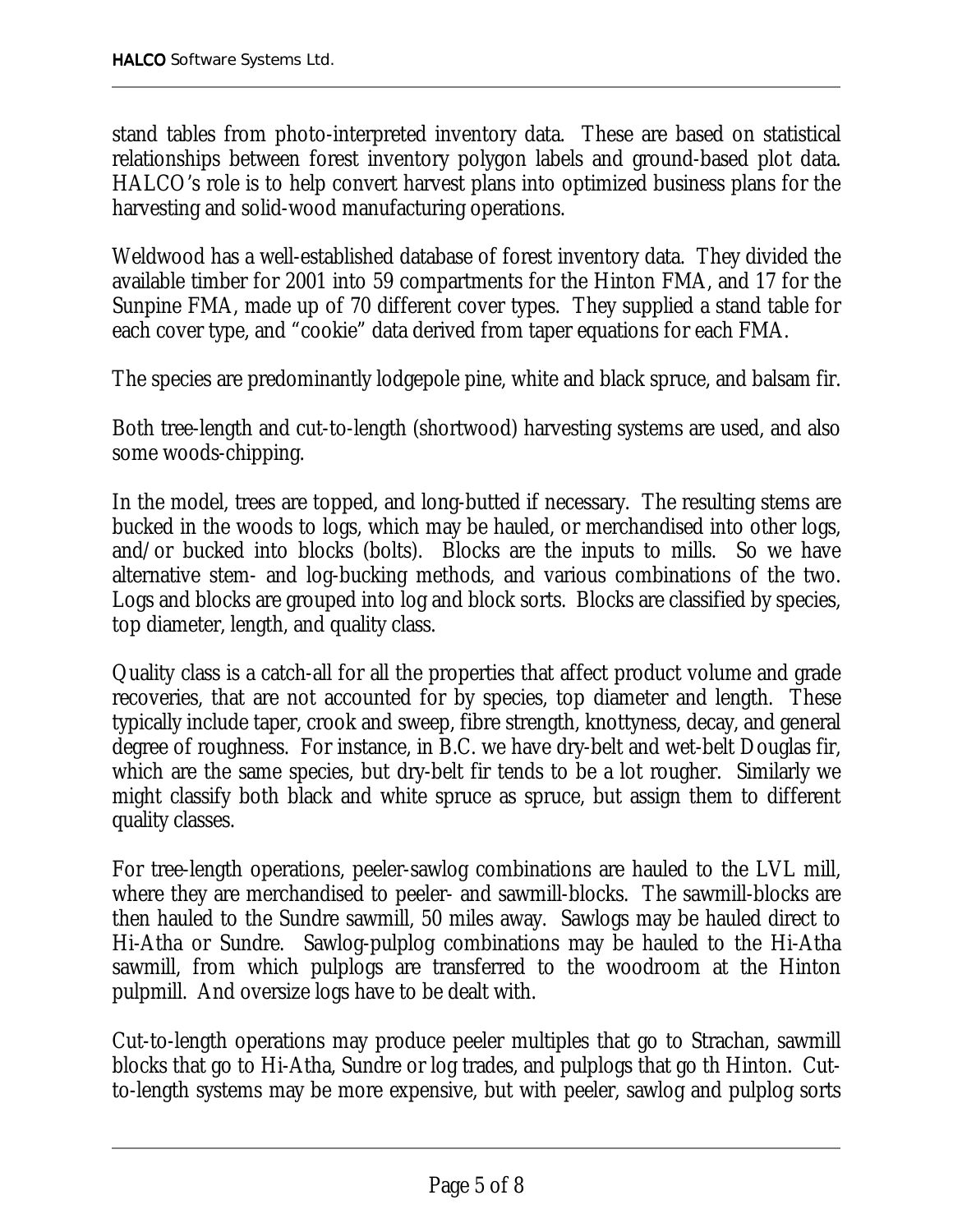going to four or more different places, cut-to-length operations make it easier to get the right log to the right place.

A key issue for an LVL mill is fibre strength. White spruce veneer is not strong enough, and only lodgepole pine is peeled for LVL. Fibre strength depends on the growing site and the position of the fibre in the tree. So fibre strength is an important aspect of log quality. The same applies to logs that are used to manufacture machine stress rated (MSR) lumber. And fibre-strength is an important property of the chips.

A very important function of the model is to strike a balance between internallyproduced and purchased chips. For many years, having dealt mainly with sawmills, chips were, to me, just chips. However I have discovered that chips to a pulpmiller, particularly one making high-grade pulp, are like snow to an Inuit. There are many different kinds. In the model, we distinguish between roundwood-, sawmill-, veneer-, purchased- and woods-chip types, and also between pine, spruce-pine and balsam-fir chips. We also distinguish between high-strength and low-strength chip-fibre types, and the user must specify yields of each from each species and chip type.

Residues and co-gen requirements are also taken into account.

### *WOODMAN™*

So we have a business model, with a variety of forest compartments at varying distances from the mills, and log sorts, block sorts, and chips, going to different mills and end-uses. These are to be delivered in such a way that all the constraints are met, and net operating income is maximized. The key fibre-allocation variables are the stem- and log-bucking methods and harvesting systems to be used for each forest compartment and species, the butt- and top-diameter breaks between the sorts, and which sorts go to which mills. There are a lot of possible combinations.

We use the WOODSIM™ program to calculate the yields of log sorts, block sorts, and block-classes, for each combination of forest compartment and the fibreallocation variables that makes any sense. These results are saved in a database.

We use SAWSIM<sup>®</sup> to calculate the rough green lumber recoveries by product group, size, length and "rough-lumber grade", and sawmill machine-time requirements for each sawmill, species and block class. These results are saved in databases also.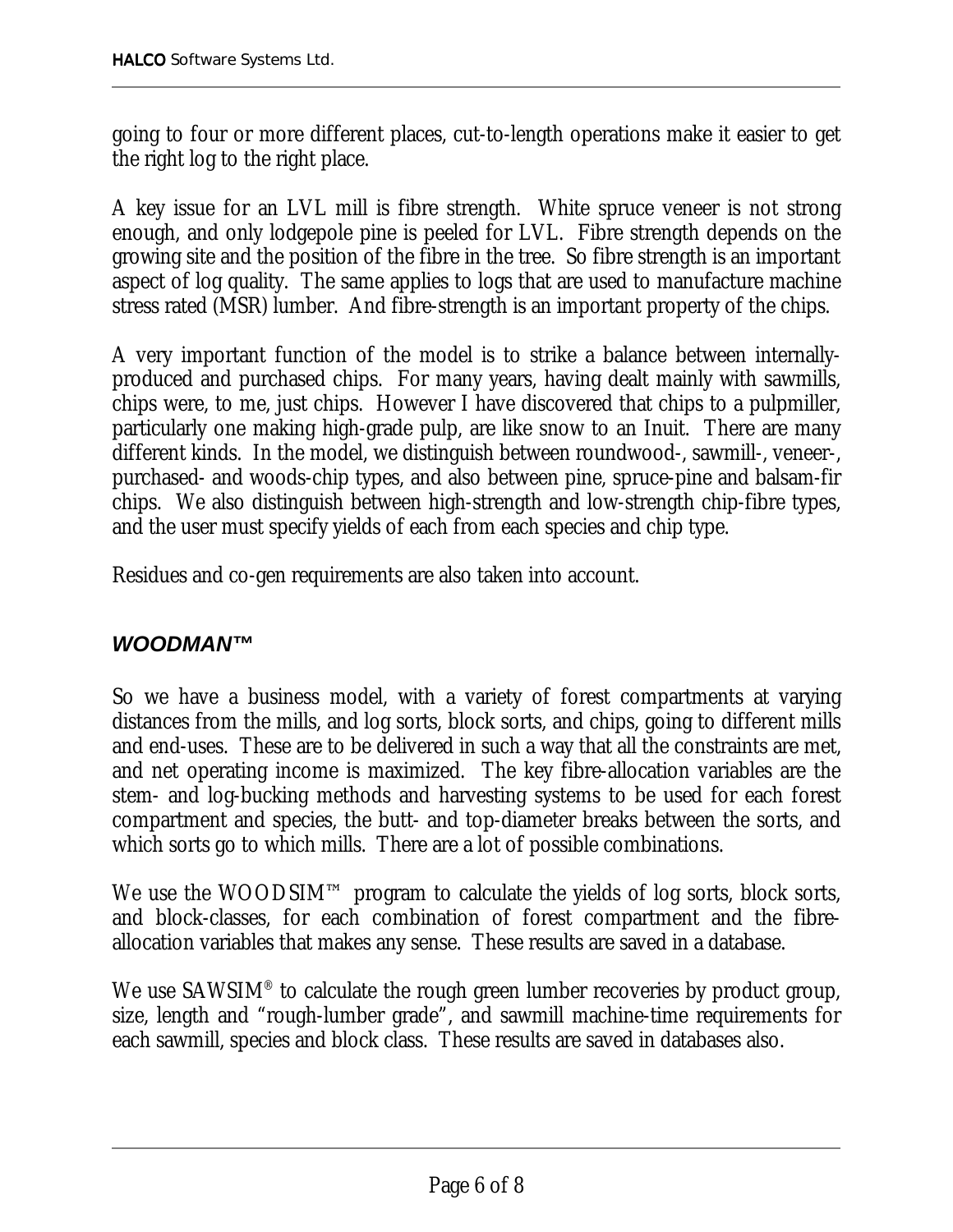We enter a large amount of other data, including harvesting and hauling costs, manufacturing costs and capacities, lumber finishing and sales data, veneer and LVL model and sales data into the WOODMAN™ input database. For more details, please refer to the WOODMAN™ description at www.halcosoftware.com.

We then run the WOODMAN™ program that makes the optimization calculations and writes the results and much of the input data to another database, from which summary and detailed reports are generated.

Usually management wants to see the summaries, but an important part of the reporting is a detailed and complete fibre balance across every part of the operation, an accounting of all the revenues and expenses, a record of which constraints are limiting, and the shadow prices. If you can't check it, don't believe it!

# *Benefits*

Setting up, validating and operating the Alberta Business Model required a major commitment of time, both by Weldwood and HALCO. There will be corresponding benefits:

- The first is the obvious one from optimization. The net operating income associated with the Alberta operations is many millions of dollars per year. Even if the benefits resulting from use of the model prove to be relatively small on a percentage basis, the impact on profitability will still be very large. On the other hand, the changes may prove to be quite large, with a corresponding impact on profit.
- Planning and forecasting for existing operations has become much easier, and faster. Many more alternative operating strategies can be evaluated, and potential operating problems avoided. Often the main operating variables for each case are pre-determined. The model then takes care of the "number crunching" details and the reporting.
- The process of using the model to evaluate alternative potential capital investments has already started. It will be possible to evaluate many more alternatives than would otherwise have been the case.
- The model can be used to evaluate log purchases and trades. The benefits of accurate evaluations that consider all the variables can be substantial.